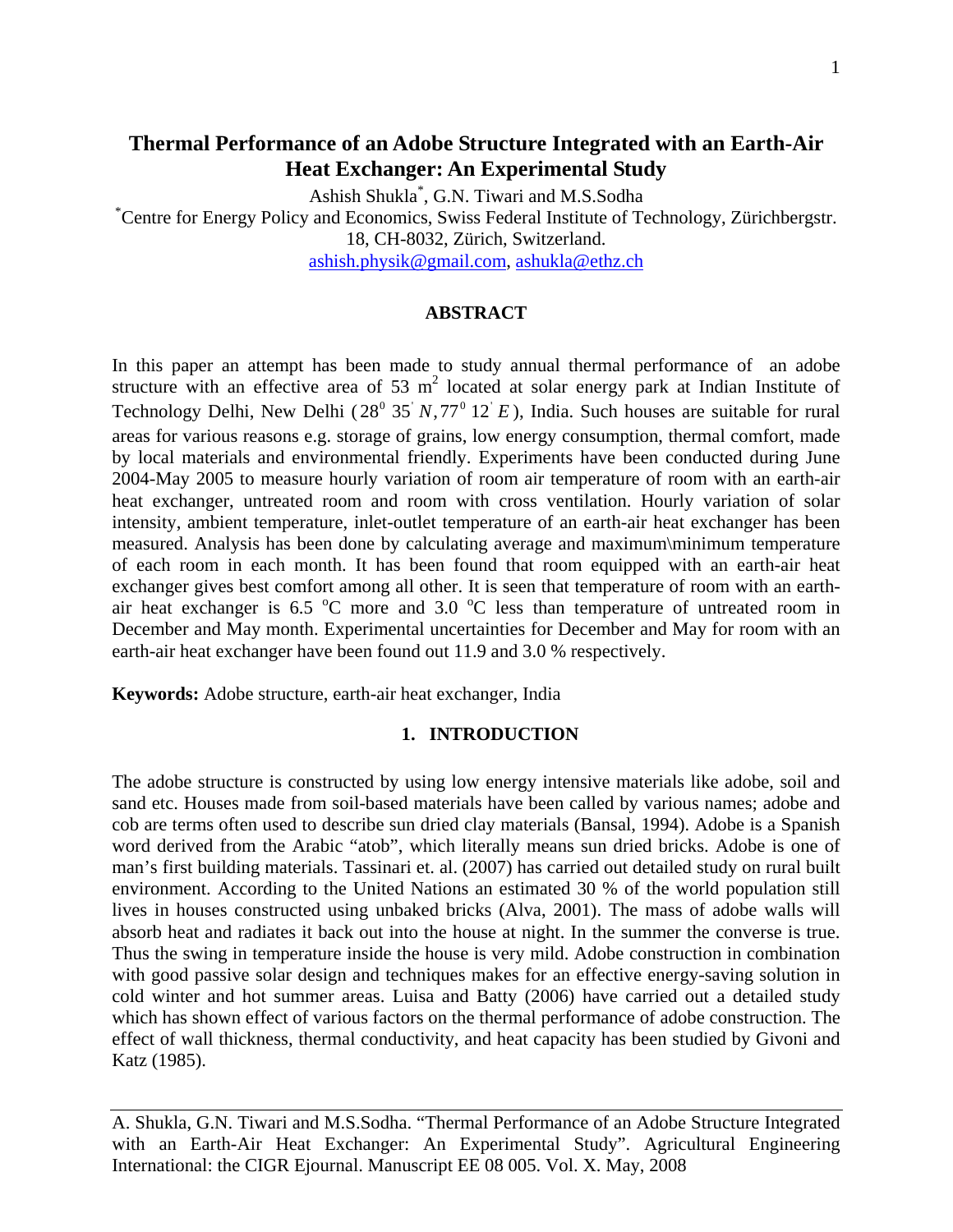In the last few decades the use of energy stored in the ground for heating/cooling of buildings and greenhouses has been received an increasing importance (Fahriye, 1976, Desmukh, 1991, Sodha et al., 1993, Jacovides et al., 1996, Swahney and Mahajan, 1996, Ghosal et. al., 2008). The use of energy stored in ground requires knowledge of the ground temperature profile (Khatry et al., 1978, Mihalakakou et al., 1997). An integrated method has been developed (Santamouris et al., 1995) to calculate the contribution of an earth-air heat exchanger to reduce the cooling load of the buildings. The soil can be used for heating/cooling of building in two ways; (i) direct method (by partial or total placing of building envelope in direct contact with the soil) and (ii) indirect method (by the use of buried pipe through which air from indoor or outdoor of building is circulated) (Thanu et al., 2001). The use of an earth-air heat exchanger in modern architecture for space heating/cooling has been reported frequently (Koronakis et al., 1989, Tombazis et al., 1990, Shukla et al., 2006). The conditioning of air as it flows through buried pipes has been studied by various researchers (Claeson and Dunanad, 1983, Bau, 1984, Arimilli et al., 1986, Sodha et al., 1994). The ground can be used as natural sink for round the year use. Thus the earth provides low cost alternative source of energy for heating and cooling purpose. In the present study the indirect method has been used for the use of energy stored in the ground. A detail analysis for the thermal performance of adobe structure has been divided in three sections:

- (i) room with an earth-air heat exchanger,
- (ii) untreated room and
- (iii) room with cross ventilation, has been carried out.

No such work is reported so far which can give exact knowledge of thermal performance of adobe structure coupled with an earth-air heat exchanger and its comparison with untreated and cross-ventilated room. It has been found that use of an earth-air heat exchanger increases and decreases temperature of room significantly with comparison to untreated room during winter and summer vice versa. Thus integration of an earth-air heat exchanger is very useful for creating thermal comfort.

## **2. WORKING PRINCIPLE**

The high thermal mass of adobe walls of house will absorb heat and radiates it back, out into the house at night. In the summer the converse is true. Thus the swing in temperature inside the house is very mild. One room of adobe structure is coupled with an earth-air heat exchanger. The energy stored in earth is used for either heating or cooling of living room by the use of an earthair heat exchanger. Energy exchange between the earth around buried pipes and blowing air take place resulting in increased and decreased outlet temperature in winters and summers respectively. The velocity, density and specific heat of air have been considered as 13 m/s, 1.17  $\text{kg/m}^3$  and 1007 J/kg  $\text{°C}$  respectively.

## **3. EXPERIMENTAL SET-UP**

The roofing system of the adobe house is spanned by nubian vaults. The adobe house consists of three-vault type structure. Figure 1a shows the photograph and schematic diagram of adobe house. The length, breadth and central height of vault structure are 6.0 m, 2.9 m and 3.65 m. In the first vault structure an earth-air heat exchanger is coupled, whereas, middle vault structure is with cross ventilation and third vault structure is untreated. Various design parameters have been

A. Shukla, G.N. Tiwari and M.S.Sodha. "Thermal Performance of an Adobe Structure Integrated with an Earth-Air Heat Exchanger: An Experimental Study". Agricultural Engineering International: the CIGR Ejournal. Manuscript EE 08 005. Vol. X. May, 2008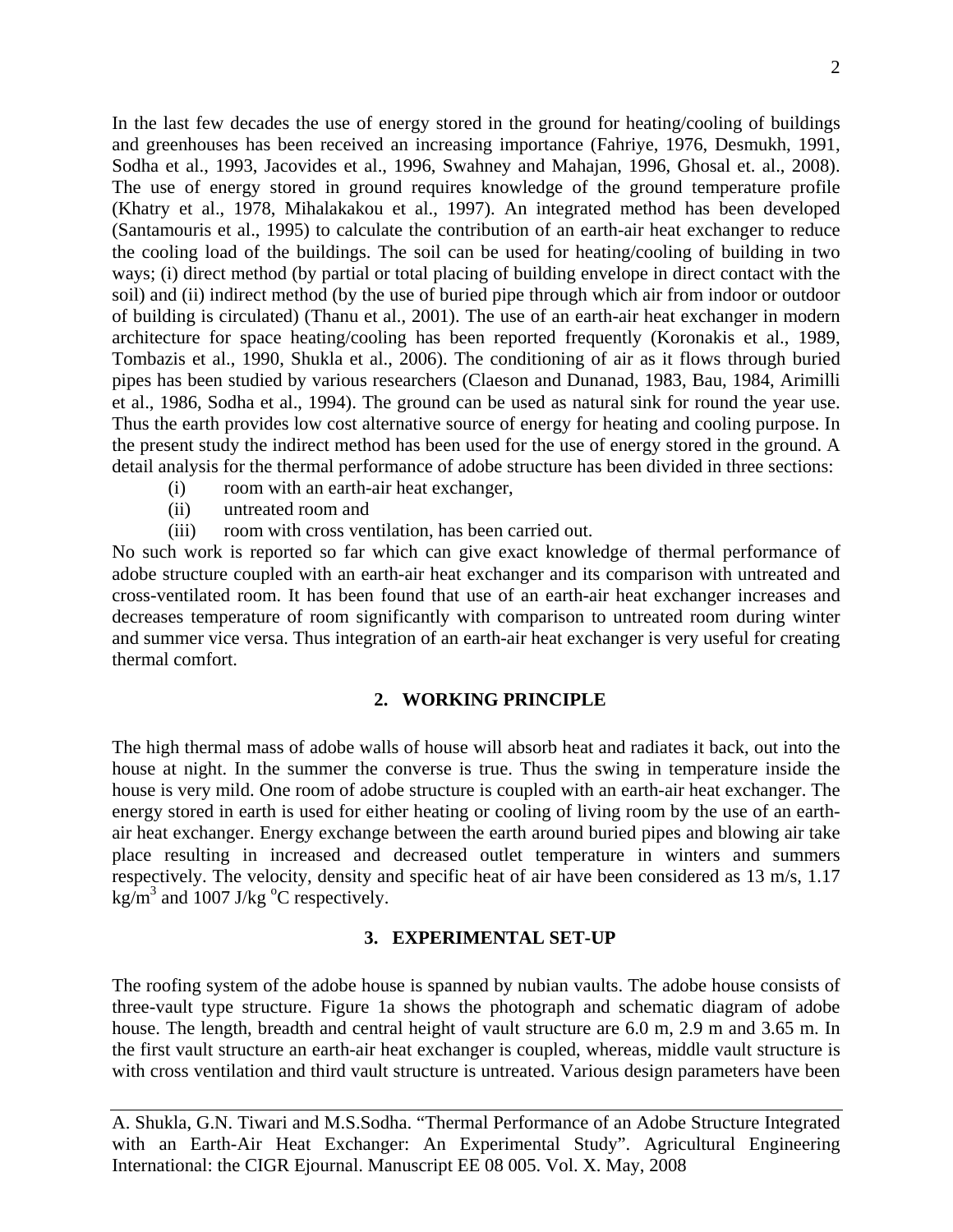given in Table 1.In north side of adobe house land area of 12*m*× 7*m* is used for burying the PVC pipes at 1.5 m depth. Initially three lanes of  $11m \times 0.6m$  have been digged up to 1.5 m. Distance between two consecutive lanes is 2.6*m* and distance between two pipes in a lane is 0.3*m* . After this PVC pipe of length 78*m* and 0.06*m* diameter is buried in three lanes (Fig. 2a). Soil having density 2050 kg/m<sup>3</sup>, specific heat 1840 J/kg  $^{\circ}$ C, thermal conductivity 0.52 W/m  $^{\circ}$ C is being filled up to surface of earth. Two ends of pipe are opened inside adobe house for suction and delivery of air (Fig. 2b). Proper insulation is made for pipe which is exposed in air to avoid heat transfer between flowing air in pipes and ambient. Experimental setup consists of blower, computer with data logger and thermocouples.



Figure 1a. Photograph of adobe house.



- 1. Room with an earth-air heat exchanger
- 2. Untreated room
- 3. Room with cross ventilation

Figure 1b. Schematic diagram of adobe house.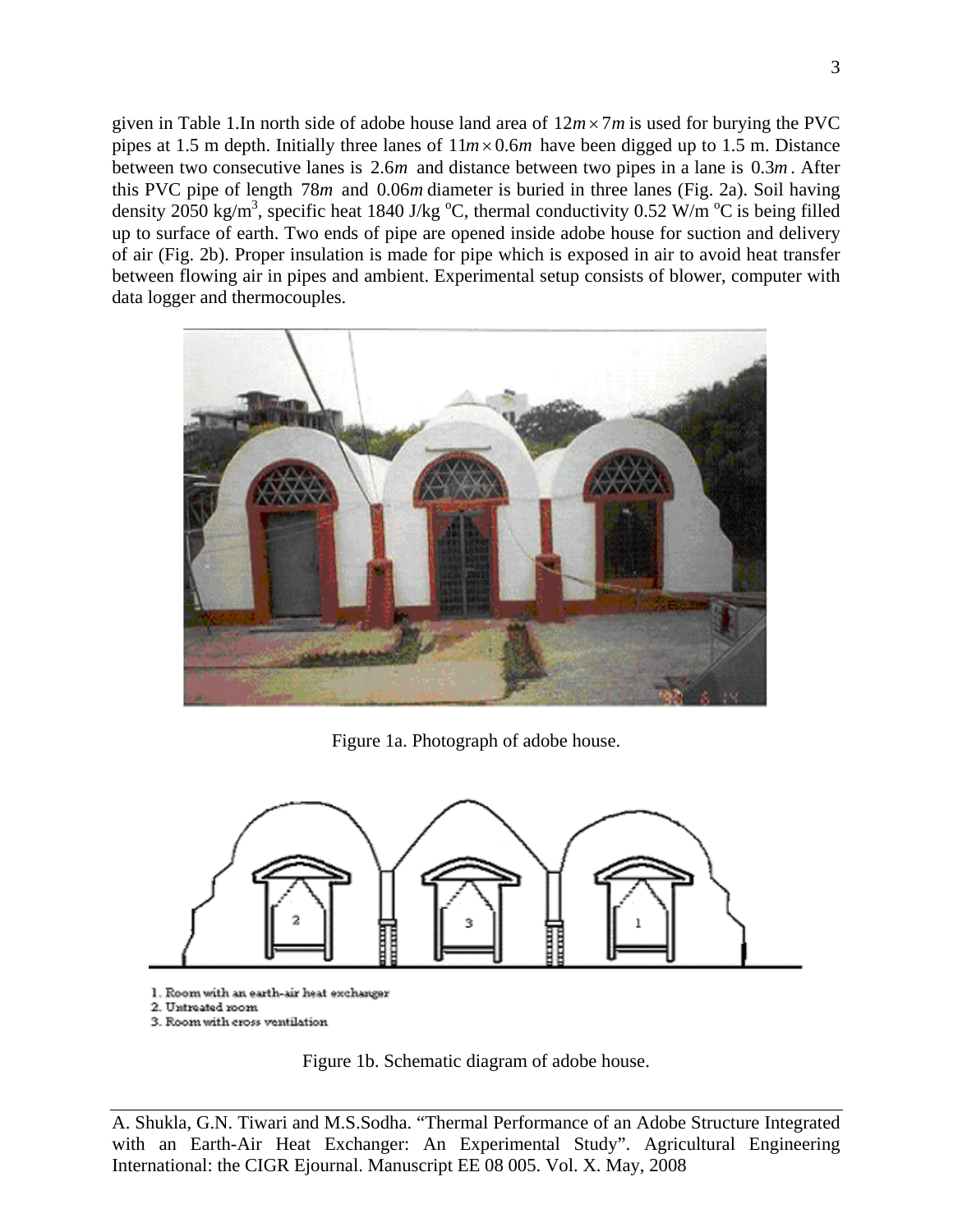Table 1. The following specifications have been used for various components of the building

| Foundation:      | Plain cement concrete $(1:5:10)$ with brick bats as coarse aggregate       |
|------------------|----------------------------------------------------------------------------|
| Plinth:          | Burnt brick masonry with 1:4 cement mortar                                 |
| Damp roof:       | 2.5 cm thick plain cement concrete with 0.25 cm dia coarse aggregate       |
| Walls:           | stabilized soil block (1 cement: 6 sand: 25 soil) masonry with soil cement |
|                  | mortar (1 cement: 6 sand: 20 soil)                                         |
| Vault:           | Abode (1 cement: 8 sand: 32 soil) masonry with mud mortar (1 cement: 8     |
|                  | sand: 30 soil)                                                             |
| Exterior finish: | mud-cow dung mortar (1 sand: 1 soil: 1 cow dung)                           |
| Interior finish: | white wash with slaked lime                                                |
|                  |                                                                            |





Figure 2a. Construction view of an earth-air heat exchanger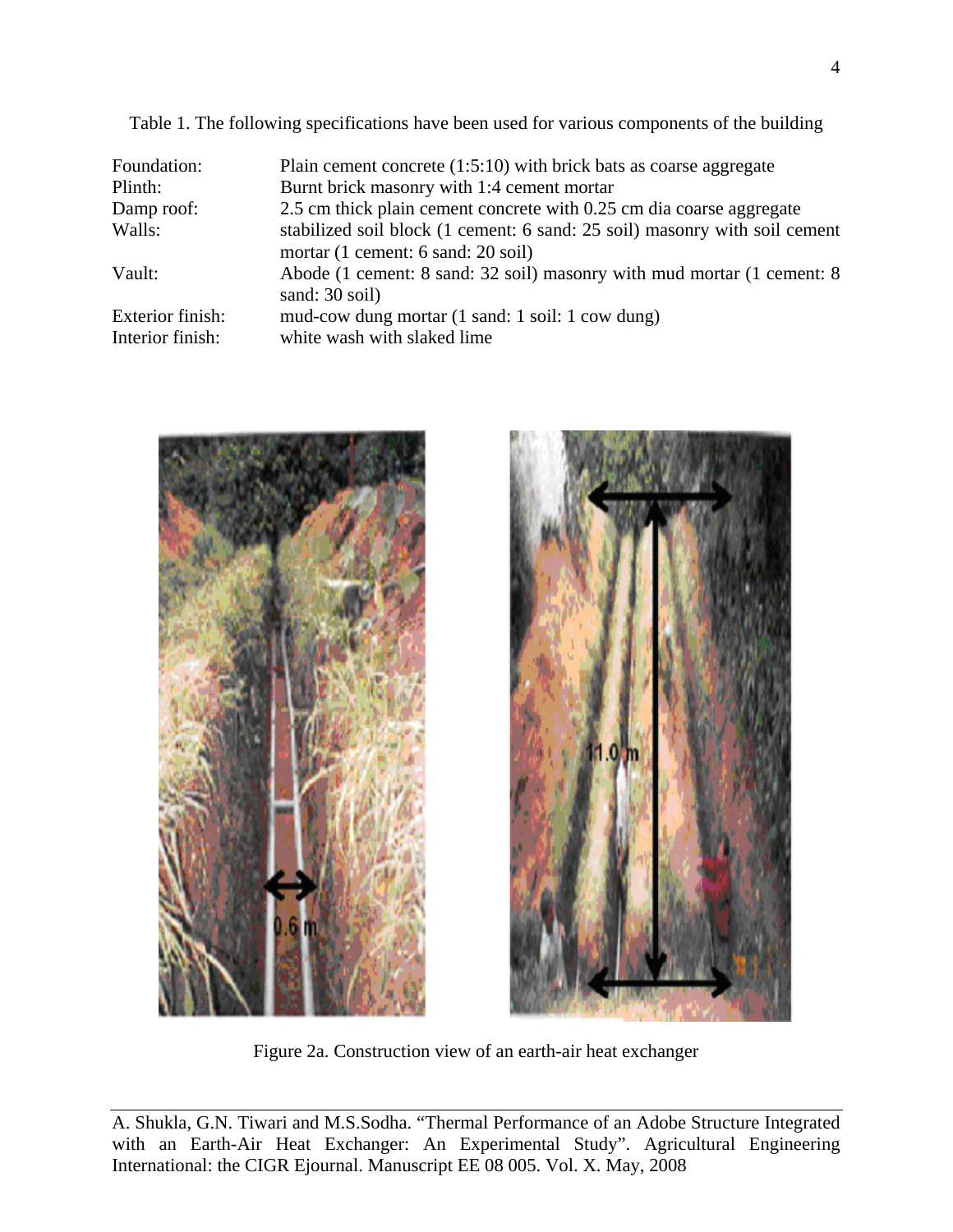

Figure 2b. Schematic diagram of adobe house integrated with an earth-air heat exchanger

### **4. EXPERIMENTAL PROCEDURE**

## **4.1 The Measurements**

Experimental work consists of the measurement of room air temperature and humidity of room with an earth-air heat exchanger, untreated room and room with cross ventilation and ambient temperature have also been measured. Monthly averages values of these measurements are given in Table 2 and 3.

## **4.2 Instrumentation**

Measurement of temperature is done by T type of thermocouples (least count 0.1°C.). All thermocouples are calibrated by standard zeal thermometer. These thermocouples are attached to data logger and we get display in computer. A portable digital anemometer (least count 0.1 m/s.) has been used to measure the velocity.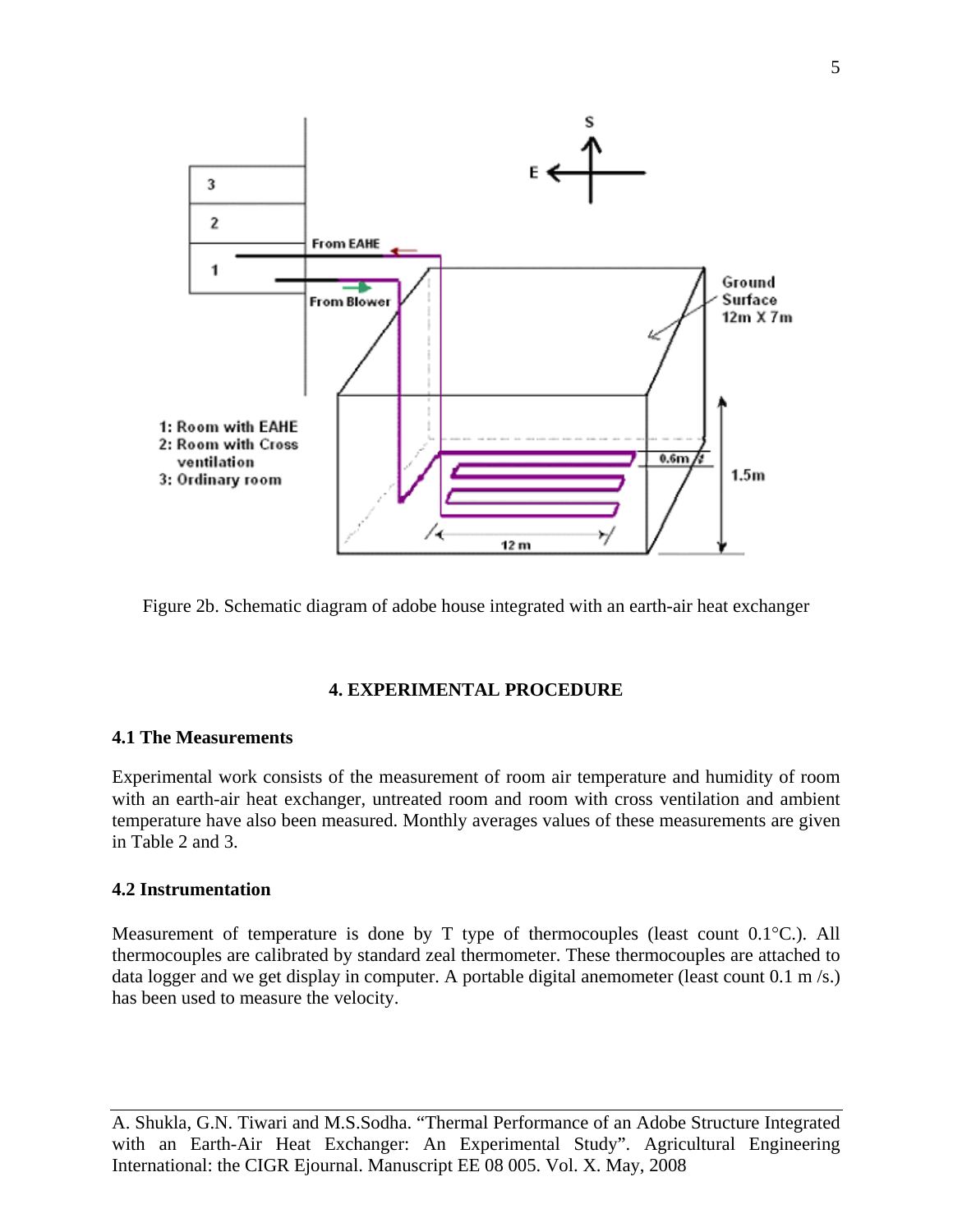| Time  | Jan  | Feb  | Mar  | Apr  | May  | June | Jul  | Aug  | Sep  | Oct  | <b>Nov</b> | Dec  |
|-------|------|------|------|------|------|------|------|------|------|------|------------|------|
| 01:00 | 12.0 | 17.0 | 21.0 | 26.0 | 28.0 | 32.0 | 29.5 | 30.5 | 28.3 | 29.1 | 16.9       | 11.0 |
| 02:00 | 11.2 | 16.0 | 20.5 | 26.0 | 27.0 | 31.0 | 29.4 | 30.0 | 28.0 | 29.3 | 16.0       | 10.0 |
| 03:00 | 11.2 | 15.5 | 20.0 | 25.0 | 27.0 | 30.0 | 29.3 | 29.5 | 28.0 | 29.1 | 15.7       | 10.0 |
| 04:00 | 11.0 | 15.0 | 20.0 | 25.0 | 26.0 | 30.0 | 29.3 | 29.2 | 28.0 | 28.8 | 15.5       | 10.0 |
| 05:00 | 11.0 | 15.0 | 19.5 | 24.5 | 26.0 | 29.5 | 28.8 | 29.2 | 28.0 | 28.7 | 15.4       | 09.0 |
| 06:00 | 10.5 | 14.5 | 19.5 | 24.0 | 26.0 | 29.3 | 28.6 | 29.2 | 28.0 | 28.6 | 14.5       | 09.0 |
| 07:00 | 10.7 | 14.0 | 19.2 | 24.0 | 26.0 | 29.5 | 28.4 | 29.9 | 28.4 | 28.6 | 15.0       | 10.0 |
| 08:00 | 10.0 | 15.5 | 21.0 | 27.0 | 30.0 | 28.0 | 27.5 | 29.5 | 28.6 | 26.6 | 15.0       | 12.0 |
| 09:00 | 12.0 | 16.0 | 21.0 | 30.0 | 31.0 | 28.5 | 28.9 | 29.8 | 29.0 | 27.3 | 17.5       | 16.0 |
| 10:00 | 13.0 | 16.5 | 22.5 | 30.0 | 31.5 | 29.1 | 29.1 | 30.0 | 29.5 | 29.2 | 19.5       | 18.0 |
| 11:00 | 13.5 | 17.5 | 24.0 | 31.0 | 33.0 | 34.0 | 28.9 | 31.3 | 30.8 | 29.5 | 20.0       | 19.0 |
| 12:00 | 14.5 | 18.5 | 25.0 | 33.0 | 34.0 | 35.0 | 32.0 | 31.6 | 31.5 | 30.0 | 20.5       | 20.0 |
| 13:00 | 14.5 | 19.0 | 26.0 | 33.0 | 35.0 | 36.0 | 34.0 | 32.0 | 32.0 | 30.5 | 21.0       | 20.0 |
| 14:00 | 15.5 | 19.5 | 26.5 | 33.0 | 35.0 | 36.0 | 34.0 | 32.0 | 32.8 | 30.5 | 21.7       | 20.0 |
| 15:00 | 15.5 | 20.0 | 26.0 | 35.0 | 35.0 | 37.0 | 34.0 | 32.5 | 34.0 | 30.0 | 21.9       | 19.0 |
| 16:00 | 15.5 | 20.0 | 26.5 | 35.0 | 35.0 | 37.0 | 34.0 | 32.2 | 33.6 | 29.7 | 21.5       | 19.0 |
| 17:00 | 14.8 | 19.5 | 25.5 | 34.0 | 34.5 | 37.0 | 33.0 | 31.6 | 33.6 | 29.5 | 20.2       | 15.0 |
| 18:00 | 14.0 | 18.5 | 25.0 | 32.0 | 34.0 | 37.0 | 32.0 | 31.3 | 32.0 | 29.1 | 19.0       | 14.0 |
| 19:00 | 14.0 | 18.0 | 24.5 | 30.0 | 32.0 | 35.0 | 30.0 | 31.1 | 32.0 | 28.5 | 19.0       | 14.0 |
| 20:00 | 13.5 | 18.0 | 23.5 | 29.0 | 31.0 | 35.0 | 29.6 | 31.0 | 29.3 | 28.4 | 18.3       | 14.0 |
| 21:00 | 13.0 | 17.5 | 22.5 | 29.0 | 30.0 | 34.0 | 29.5 | 31.0 | 29.0 | 29.1 | 18.1       | 13.5 |
| 22:00 | 13.0 | 17.5 | 22.5 | 28.0 | 29.0 | 34.0 | 29.7 | 31.0 | 28.6 | 29.2 | 17.5       | 13.0 |
| 23:00 | 12.2 | 17.5 | 22v  | 27.0 | 29.0 | 32.0 | 29.7 | 30.8 | 28.5 | 29.3 | 17.2       | 13.0 |
| 24:00 | 12.0 | 17.0 | 21.5 | 27.0 | 28.0 | 32.0 | 29.6 | 30.8 | 28.5 | 29.1 | 17.0       | 09.5 |

Table 2. Hourly average values of ambient temperature during June 2004 –May 05

Table 3.1 Hourly variation of room air temperature of room with cross ventilation June 2004 – May 05

| Time  | Jan  | Feb  | Mar  | Apr  | May  | June | Jul  | Aug  | Sep  | Oct  | <b>Nov</b> | Dec  |
|-------|------|------|------|------|------|------|------|------|------|------|------------|------|
| 01:00 | 09.1 | 14.0 | 17.6 | 22.0 | 28.0 | 27.9 | 28.5 | 27.1 | 27.9 | 20.5 | 12.4       | 11.2 |
| 02:00 | 08.6 | 13.0 | 16.9 | 21.5 | 27.8 | 27.7 | 28.0 | 27.0 | 27.3 | 20.5 | 12.3       | 10.1 |
| 03:00 | 08.5 | 12.9 | 16.7 | 21.0 | 27.2 | 27.4 | 28.0 | 26.5 | 26.9 | 20.5 | 12.0       | 10.1 |
| 04:00 | 08.5 | 12.5 | 16.5 | 20.0 | 26.7 | 27.4 | 27.0 | 26.3 | 26.2 | 20.0 | 12.0       | 09.1 |
| 05:00 | 07.5 | 12.2 | 16.2 | 20.0 | 26.6 | 27.2 | 27.0 | 26.1 | 26.1 | 19.5 | 11.9       | 08.2 |
| 06:00 | 07.5 | 11.2 | 16.0 | 21.0 | 27.9 | 27.5 | 27.2 | 26.1 | 25.7 | 20.0 | 12.0       | 08.6 |
| 07:00 | 07.5 | 10.5 | 16.5 | 21.0 | 27.7 | 27.8 | 27.5 | 26.5 | 25.6 | 21.0 | 12.5       | 10.4 |
| 08:00 | 07.2 | 12.5 | 19.2 | 26.0 | 29.0 | 29.1 | 29.0 | 26.3 | 24.5 | 23.7 | 13.5       | 11.5 |
| 09:00 | 08.5 | 13.0 | 21.0 | 31.0 | 30.6 | 30.9 | 30.0 | 27.6 | 25.8 | 25.7 | 16.5       | 15.3 |
| 10:00 | 11.5 | 15.5 | 23.0 | 34.0 | 30.7 | 32.0 | 31.0 | 28.0 | 27.1 | 27.6 | 18.8       | 17.9 |
| 11:00 | 12.0 | 18.4 | 24.5 | 35.0 | 33.1 | 34.8 | 32.5 | 29.0 | 29.0 | 29.0 | 21.0       | 19.8 |
| 12:00 | 15.5 | 19.3 | 26.8 | 36.0 | 35.3 | 38.2 | 34.2 | 29.6 | 30.3 | 29.9 | 24.0       | 21.5 |
| 13:00 | 16.2 | 19.7 | 27.5 | 37.0 | 38.0 | 40.3 | 36.0 | 30.3 | 32.3 | 31.0 | 23.6       | 23.4 |
| 14:00 | 17.2 | 20.3 | 27.7 | 38.0 | 40.3 | 41.5 | 35.7 | 31.3 | 34.9 | 31.3 | 24.0       | 23.1 |
| 15:00 | 17.1 | 21.0 | 29.0 | 37.5 | 41.5 | 41.5 | 35.0 | 31.9 | 33.1 | 30.2 | 23.3       | 23.0 |
| 16:00 | 15.9 | 21.0 | 29.0 | 37.0 | 40.4 | 40.6 | 35.0 | 31.5 | 32.6 | 29.7 | 22.5       | 22.6 |
| 17:00 | 14.6 | 20.0 | 29.5 | 35.0 | 39.7 | 40.0 | 33.9 | 30.6 | 31.7 | 28.0 | 20.8       | 19.6 |
| 18:00 | 13.5 | 18.5 | 25.5 | 35.0 | 37.8 | 37.2 | 33.0 | 29.5 | 31.9 | 26.1 | 17.9       | 16.2 |
| 19:00 | 12.4 | 17.5 | 23.7 | 34.0 | 35.2 | 34.7 | 32.2 | 28.9 | 31.6 | 25.0 | 15.6       | 14.2 |
| 20:00 | 12.0 | 16.3 | 21.0 | 32.0 | 33.5 | 32.2 | 30.5 | 28.1 | 30.4 | 23.5 | 14.6       | 14.1 |
| 21:00 | 11.5 | 15.6 | 20.0 | 29.0 | 32.7 | 30.5 | 29.5 | 28.0 | 29.9 | 22.4 | 13.8       | 13.2 |
| 22:00 | 10.7 | 15.7 | 19.0 | 26.0 | 30.4 | 29.3 | 29.2 | 28.0 | 29.9 | 21.8 | 13.3       | 13.2 |
| 23:00 | 10.5 | 14.7 | 19.2 | 25.0 | 29.9 | 28.7 | 29.0 | 27.4 | 29.0 | 21.5 | 12.9       | 12.7 |
| 24:00 | 09.8 | 14.5 | 18.5 | 23.0 | 29.2 | 28.1 | 28.5 | 27.6 | 28.3 | 20.7 | 12.7       | 12.5 |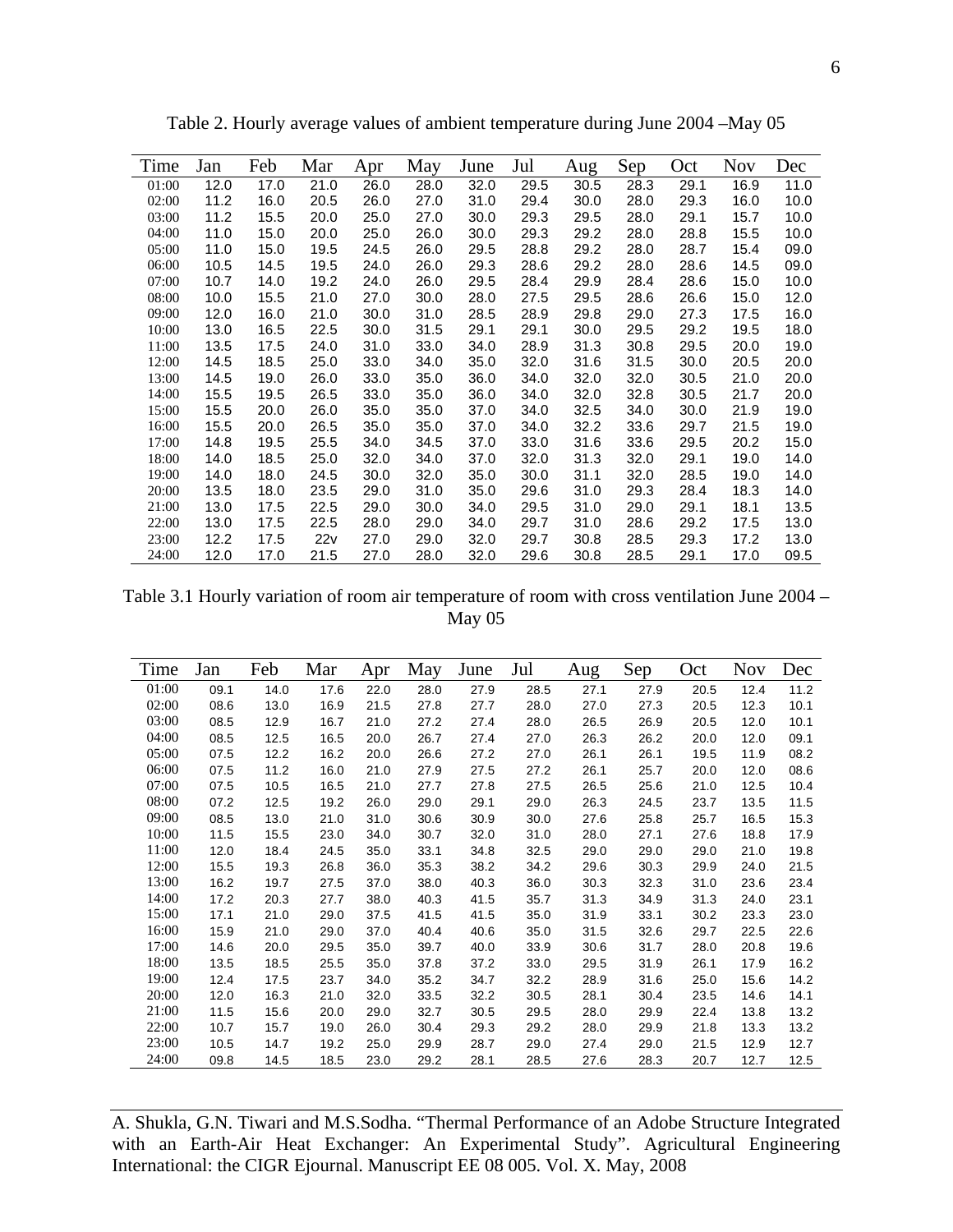| Time  | Jan  | Feb  | Mar  | Apr  | May  | June | Jul  | Aug   | Sep  | Oct  | <b>Nov</b> | Dec  |
|-------|------|------|------|------|------|------|------|-------|------|------|------------|------|
| 01:00 | 14.0 | 19.0 | 25.0 | 33.0 | 33.5 | 34.0 | 34.0 | 32.0  | 30.0 | 30.2 | 19.5       | 14.0 |
| 02:00 | 14.0 | 19.0 | 24.7 | 33.0 | 33.5 | 34.0 | 34.0 | 32.0  | 29.5 | 30.7 | 19.5       | 12.0 |
| 03:00 | 14.0 | 19.0 | 24.5 | 33.0 | 33.5 | 34.0 | 34.0 | 32.0  | 29.5 | 30.5 | 19.5       | 12.0 |
| 04:00 | 14.0 | 18.2 | 24.0 | 33.0 | 33.5 | 34.0 | 33.0 | 32.0  | 29.5 | 30.3 | 18.2       | 12.0 |
| 05:00 | 13.5 | 17.5 | 24.0 | 32.5 | 33.0 | 33.0 | 33.0 | 32.0  | 29.0 | 30.2 | 17.5       | 12.0 |
| 06:00 | 13.0 | 17.5 | 24.0 | 32.0 | 33.0 | 33.0 | 33.0 | 32.0  | 29.0 | 30.0 | 17.5       | 12.0 |
| 07:00 | 13.0 | 17.5 | 23.7 | 32.0 | 33.0 | 34.0 | 33.0 | 31.5  | 29.0 | 29.8 | 18.0       | 12.0 |
| 08:00 | 12.5 | 17.5 | 23.0 | 31.0 | 32.0 | 33.0 | 32.0 | 30.5  | 29.0 | 27.3 | 18.5       | 12.0 |
| 09:00 | 12.7 | 17.2 | 23.5 | 31.5 | 32.0 | 33.0 | 33.0 | 30.5  | 30.0 | 28.0 | 19.0       | 14.0 |
| 10:00 | 13.5 | 17.5 | 23.5 | 32.0 | 33.0 | 33.0 | 33.0 | 30.5  | 30.0 | 28.3 | 19.5       | 14.0 |
| 11:00 | 13.7 | 18.0 | 23.5 | 32.0 | 33.0 | 33.5 | 33.5 | 31.5  | 31.0 | 28.9 | 19.5       | 15.5 |
| 12:00 | 14.0 | 18.2 | 24.5 | 33.0 | 33.0 | 33.5 | 33.5 | 32.25 | 32.0 | 29.2 | 20.0       | 16.7 |
| 13:00 | 14.2 | 18.5 | 25.5 | 33.0 | 34.0 | 34.0 | 33.5 | 32.5  | 32.5 | 29.5 | 20.5       | 17.3 |
| 14:00 | 14.7 | 18.7 | 26.2 | 34.0 | 35.0 | 34.0 | 33.5 | 33.0  | 34.2 | 29.8 | 21.0       | 17.8 |
| 15:00 | 15.0 | 19.5 | 27.0 | 34.0 | 35.0 | 35.0 | 34.0 | 33.3  | 33.7 | 30.2 | 21.5       | 18.2 |
| 16:00 | 15.5 | 19.5 | 28.0 | 34.0 | 35.0 | 35.5 | 34.0 | 33.3  | 33.5 | 30.5 | 21.0       | 18.2 |
| 17:00 | 15.5 | 19.5 | 27.5 | 34.0 | 36.0 | 36.0 | 34.0 | 33.0  | 33.5 | 30.8 | 20.5       | 18.0 |
| 18:00 | 15.0 | 19.5 | 26.5 | 34.0 | 35.0 | 36.0 | 34.5 | 32.9  | 32.8 | 30.1 | 20.0       | 16.0 |
| 19:00 | 15.0 | 19.5 | 26.2 | 34.0 | 35.0 | 36.0 | 34.5 | 32.9  | 31.0 | 30.0 | 20.0       | 15.0 |
| 20:00 | 14.5 | 19.5 | 26.0 | 34.0 | 35.0 | 36.0 | 34.5 | 32.5  | 30.8 | 29.8 | 20.0       | 15.0 |
| 21:00 | 14.5 | 19.5 | 25.5 | 33.5 | 35.0 | 35.5 | 34.0 | 32.5  | 30.2 | 30.5 | 20.0       | 15.0 |
| 22:00 | 14.5 | 19.5 | 25.0 | 33.5 | 35.0 | 35.5 | 34.0 | 32.5  | 30.2 | 30.4 | 20.0       | 14.0 |
| 23:00 | 14.5 | 19.5 | 25.0 | 33.0 | 34.0 | 35.5 | 34.0 | 32.5  | 30.0 | 30.3 | 20.0       | 14.0 |
| 24:00 | 14.5 | 19.2 | 25.0 | 33.0 | 33.5 | 34.5 | 34.0 | 32.0  | 30.0 | 30.3 | 20.0       | 14.0 |

Table 3.2 Hourly variation of room air temperature  $(^{\circ}C)$  of ordinary room June 2004 – May 05

Table 3.3 Hourly variation of room air temperature  $({}^{\circ}C)$  of room with an earth-air heat exchanger during June 2004 –May 05

| Time  | Jan  | Feb  | Mar  | Apr  | May  | June | Jul  | Aug  | Sep  | Oct  | <b>Nov</b> | Dec  |
|-------|------|------|------|------|------|------|------|------|------|------|------------|------|
| 01:00 | 18.0 | 21.0 | 26.0 | 32.0 | 33.0 | 34.0 | 31.5 | 30.6 | 29.3 | 28.0 | 22.2       | 18.5 |
| 02:00 | 18.0 | 20.7 | 25.7 | 32.0 | 33.0 | 33.8 | 31.0 | 30.5 | 29.0 | 28.0 | 22.2       | 18.5 |
| 03:00 | 18.0 | 20.5 | 25.2 | 32.0 | 32.5 | 33.6 | 31.0 | 30.0 | 28.8 | 28.0 | 22.2       | 18.5 |
| 04:00 | 17.0 | 20.5 | 25.0 | 31.5 | 32.5 | 33.3 | 31.0 | 30.0 | 28.8 | 27.5 | 22.0       | 18.5 |
| 05:00 | 17.0 | 20.5 | 25.0 | 31.5 | 32.5 | 26.3 | 31.0 | 30.0 | 28.5 | 27.5 | 21.0       | 17.0 |
| 06:00 | 16.0 | 20.5 | 25.0 | 31.0 | 32.0 | 29.6 | 31.0 | 30.0 | 28.7 | 27.4 | 21.0       | 17.0 |
| 07:00 | 16.0 | 20.2 | 25.0 | 31.0 | 32.0 | 33.2 | 31.0 | 30.4 | 28.7 | 27.8 | 21.0       | 17.0 |
| 08:00 | 13.5 | 17.5 | 23.0 | 31.0 | 30.5 | 32.6 | 32.0 | 29.5 | 28.9 | 26.0 | 19.0       | 12.0 |
| 09:00 | 14.7 | 18.0 | 23.5 | 31.0 | 31.5 | 32.7 | 32.0 | 29.9 | 29.0 | 26.0 | 19.5       | 15.0 |
| 10:00 | 15.5 | 18.5 | 23.7 | 31.5 | 32.0 | 32.7 | 32.0 | 30.2 | 29.0 | 27.0 | 20.0       | 15.0 |
| 11:00 | 16.0 | 19.2 | 24.5 | 32.0 | 32.5 | 33.1 | 32.5 | 30.8 | 30.5 | 27.0 | 21.0       | 16.0 |
| 12:00 | 16.2 | 19.5 | 24.7 | 32.0 | 33.0 | 33.1 | 32.5 | 31.3 | 31.0 | 28.0 | 21.0       | 18.0 |
| 13:00 | 16.7 | 20.0 | 25.2 | 32.5 | 32.5 | 33.6 | 32.5 | 31.5 | 31.5 | 28.5 | 22.0       | 20.0 |
| 14:00 | 16.7 | 20.0 | 25.5 | 32.5 | 32.5 | 33.7 | 32.5 | 32.0 | 32.3 | 29v  | 22.0       | 21.0 |
| 15:00 | 17.0 | 20.2 | 26.0 | 32.5 | 32.0 | 34.0 | 33.0 | 32.2 | 33.0 | 29.0 | 22.0       | 21.0 |
| 16:00 | 17.8 | 20.7 | 26.7 | 32.5 | 34.0 | 34.1 | 33.0 | 31.5 | 33.0 | 29.5 | 23.0       | 21.0 |
| 17:00 | 18.0 | 20.7 | 27.0 | 32.2 | 34.0 | 34.4 | 32.5 | 31.5 | 33.0 | 29.8 | 22.9       | 21.0 |
| 18:00 | 18.0 | 21.0 | 26.5 | 32.5 | 35.0 | 34.8 | 32.5 | 31.5 | 30.0 | 29.6 | 22.3       | 20.0 |
| 19:00 | 17.8 | 20.7 | 26.5 | 32.5 | 34.0 | 34.6 | 32.0 | 31.5 | 29.9 | 29.4 | 22.2       | 19.0 |
| 20:00 | 17.7 | 21.0 | 26.2 | 32.0 | 34.0 | 34.4 | 32.0 | 31.6 | 29.6 | 29.0 | 22.5       | 19.0 |
| 21:00 | 17.7 | 21.0 | 26.2 | 32.0 | 34.0 | 34.3 | 32.0 | 31.5 | 29.6 | 29.0 | 22.5       | 19.0 |
| 22:00 | 17.7 | 21.0 | 26.0 | 32.0 | 33.5 | 34.3 | 32.0 | 31.4 | 29.4 | 29.0 | 22.5       | 19.0 |
| 23:00 | 18.0 | 21.0 | 26.0 | 32.0 | 33.5 | 34.3 | 32.0 | 31.3 | 29.4 | 29.0 | 22.2       | 18.0 |
| 24:00 | 18.0 | 21.0 | 26.0 | 32.0 | 33.0 | 34.3 | 31.5 | 30.7 | 29.3 | 28.4 | 22.2       | 18.5 |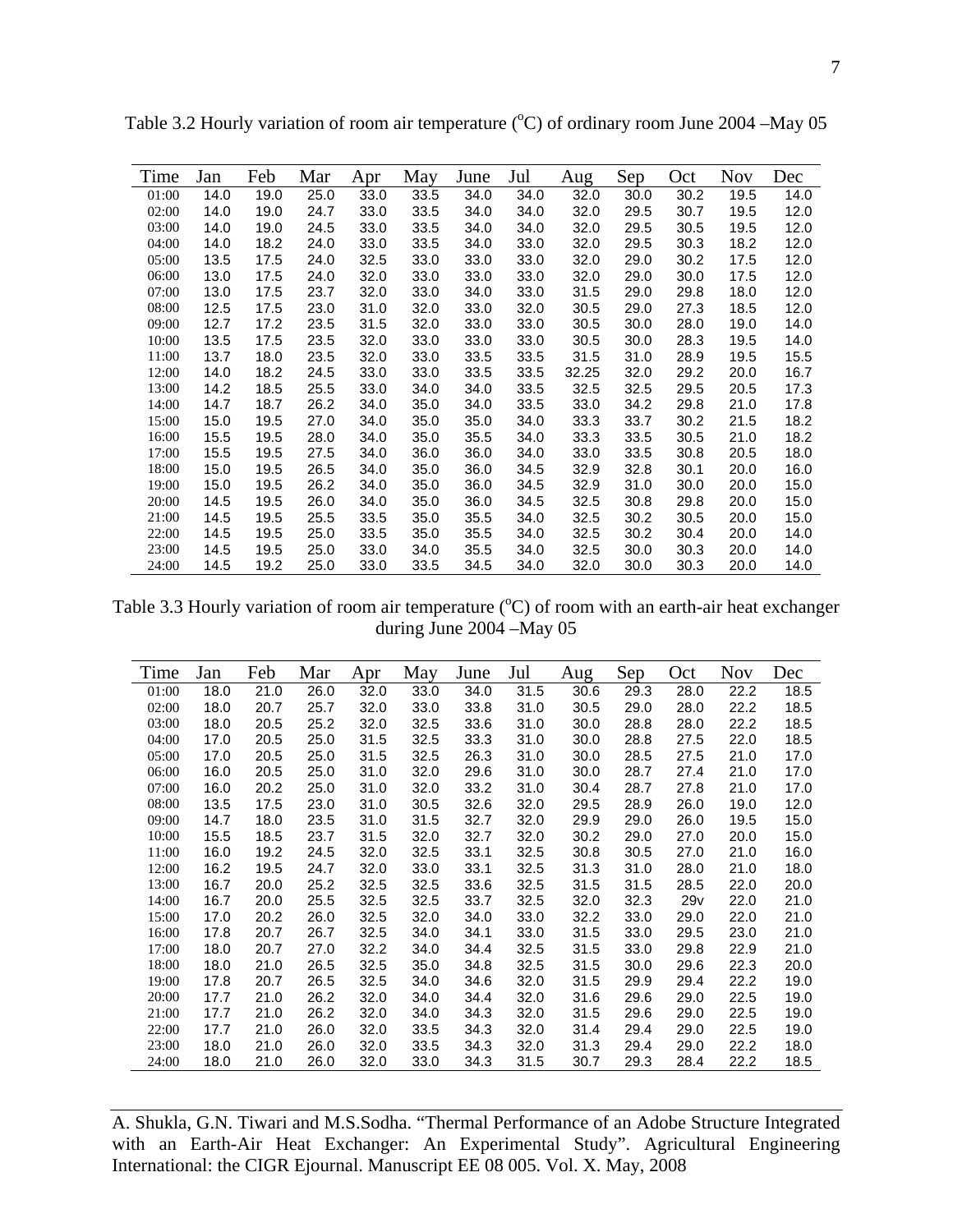#### **5. MATHEMATICAL FORMULATION**

#### **5.1 Heating/Cooling Potential of an Earth-Air Heat Exchanger**

A quasi steady state mathematical model (Shukla et al., 2006) has been used for prediction of outlet air temperature and heating/cooling potential of an earth-air heat exchanger. The out let temperature at  $x = l$ ; where *l* is the length of pipe of earth-air heat exchanger.

$$
T_{fo} = T_o \left( 1 - e^{-\frac{2\pi r h_{c_l}}{m_a C_a}} \right) + T_{fi} e^{-\frac{2\pi r h_{c_l}}{m_a C_a}}
$$
(1)

Heating/cooling potential for an earth-air heat exchanger is given by:

$$
Q_{\frac{h}{c}} = \sum \dot{m}_a C_a \left( T_{fo} - T_{fi} \right) \Delta t \tag{2}
$$

### **5.2 Internal and External Uncertainty**

The estimation of internal uncertainty (Nakra and Chaudhary , 1991) has been carried out for the experiment. Following expression has been used for estimation of internal uncertainty:

$$
U_{I} = \frac{\sqrt{{\sigma_{1}}^{2} + {\sigma_{2}}^{2} + \dots + {\sigma_{N}}^{2}}}{N}
$$
 (3)

where  $\sigma$  is the standard deviation and is given as

$$
\sigma = \sqrt{\frac{\sum (X - \overline{X})^2}{N_0}}
$$

where  $X - \overline{X}$  is deviation of observation from the mean.

 $N \& N_0$  are number of sets and number of observations in each set.

The per cent uncertainty is given by the following expression:

% Uncertainty = 
$$
\frac{U_I}{Average \ of \ total \ number \ of \ observation} \times 100
$$
 (4)

External uncertainty has been evaluated by considering the chances of error that have been occurred in measurement of radiation, temperature and velocity of air .It is based on least count of the instruments used for measuring these parameters. Total percent experimental uncertainty is therefore sum of internal and external uncertainty.

#### **5.3 The Confidence Level (CL)**

$$
CL=100\times(1-\text{alpha})\%
$$
 (5)

or in other words, an alpha of 0.05 indicates a 95 percent confidence level. Where, the 'alpha' is the significance level (SL) used to compute the confidence level. The significance level has been considered to be the least count of instrument in the present work.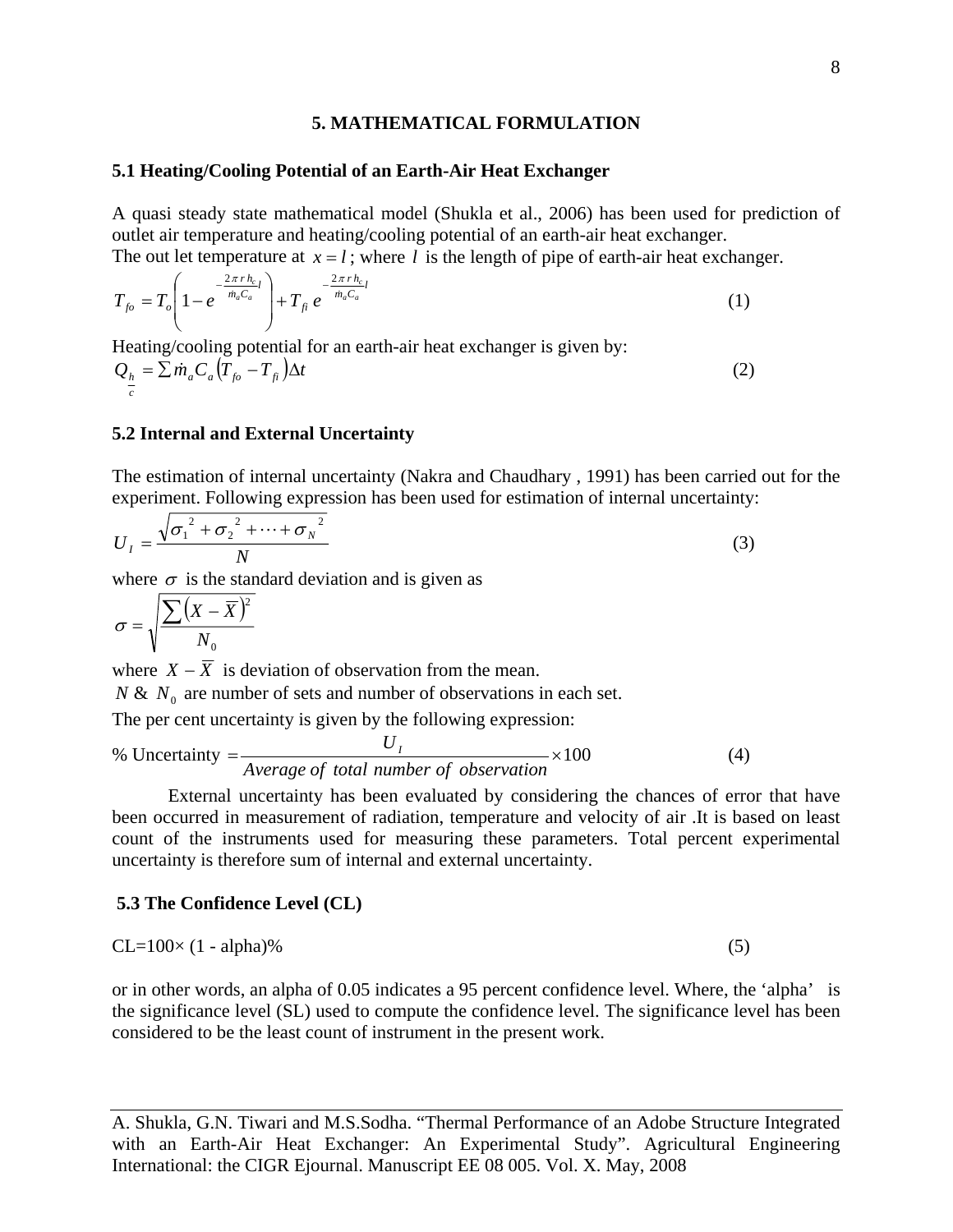#### **5.4 Confidence Interval (CI)**

If we assume alpha equals 0.05, we need to calculate the area under the standard normal curve that equals (1 - alpha), or 95 percent. This value is  $\pm$  1.96. The confidence interval is therefore:

$$
CI = \bar{x} \pm 1.96 \left( \frac{\sigma}{\sqrt{n}} \right) \tag{6}
$$

The confidence interval is a range on either side of a sample mean. Confidence interval is magnitude of the effect and interval within which the true values almost certainly lies.

#### **5.5 Degrees of Freedom**

The deviations of observations  $(n)$  from their sample average must sum to zero. This requirement, that  $\sum (y - \overline{y}) = 0$ , (here *y* is sample observation and  $\overline{y}$  is sample average), constitutes a linear constraint on the deviations. It implies that any *n* −1of them completely determine the other. The *n* residuals  $y - \overline{y}$  (and hence their sum of squares  $\sum (y - \overline{y})^2$  and the sample variance  $\sum (y - \overline{y})^2 / (n-1)$  $(y-\overline{y})^2/(n-1)$ ) are said to have *n* −1 degrees of freedom. Thus degrees of freedom denote the extent of independence (freedom) enjoyed by a given set of observed frequencies. If we are given a set of n observed frequencies, which are subjected to k independent constraints, then n-k will be the degree of freedom for the given set of frequencies.

## **6. RESULTS AND DISCUSSION**

The temperature of room with cross ventilation is directly influenced by ambient air temperature. Comparison of observations for room with an earth-air heat exchanger, untreated room and room with cross ventilation are shown in Figs. 3. In the summers the maximum value of temperature difference between room with an earth-air heat exchanger and untreated room occurs during day time whereas in winters maximum difference during night time. The temperature of room with an earth-air heat exchanger is 3.0  $\degree$ C less during May month and 6.5  $\degree$ C more than untreated room during December. The values of temperature reduction in March, April, May, June, July, August, September and October have been found by 1.3, 1.8, 2.5, 1.6, 1.5, 1.8, 1.9 and 1.9 °C. It is seen that maximum increase and decrease in temperature is due to use of earth-air heat exchanger occurs in December and May month (Figs. 3) due to high value of useful thermal energy from an earth-air heat exchanger. The maximum difference in temperature of room with an earth-air heat exchanger and cross ventilated room has been found in December  $(8.5 \degree C)$  and May  $(6.5 \degree C)$  month. It is quite interesting that temperature of room with cross ventilation is less in summers during night time and high during peak sunshine hours in winters in comparison with room with an earth- air heat exchanger and untreated room (Figs. 3). This is due to decrease in ambient temperature during night time in summers and increase in ambient temperature during peak sunshine hours in winters. Thus cross ventilation can also be a good option for heating in winters and cooling in summers.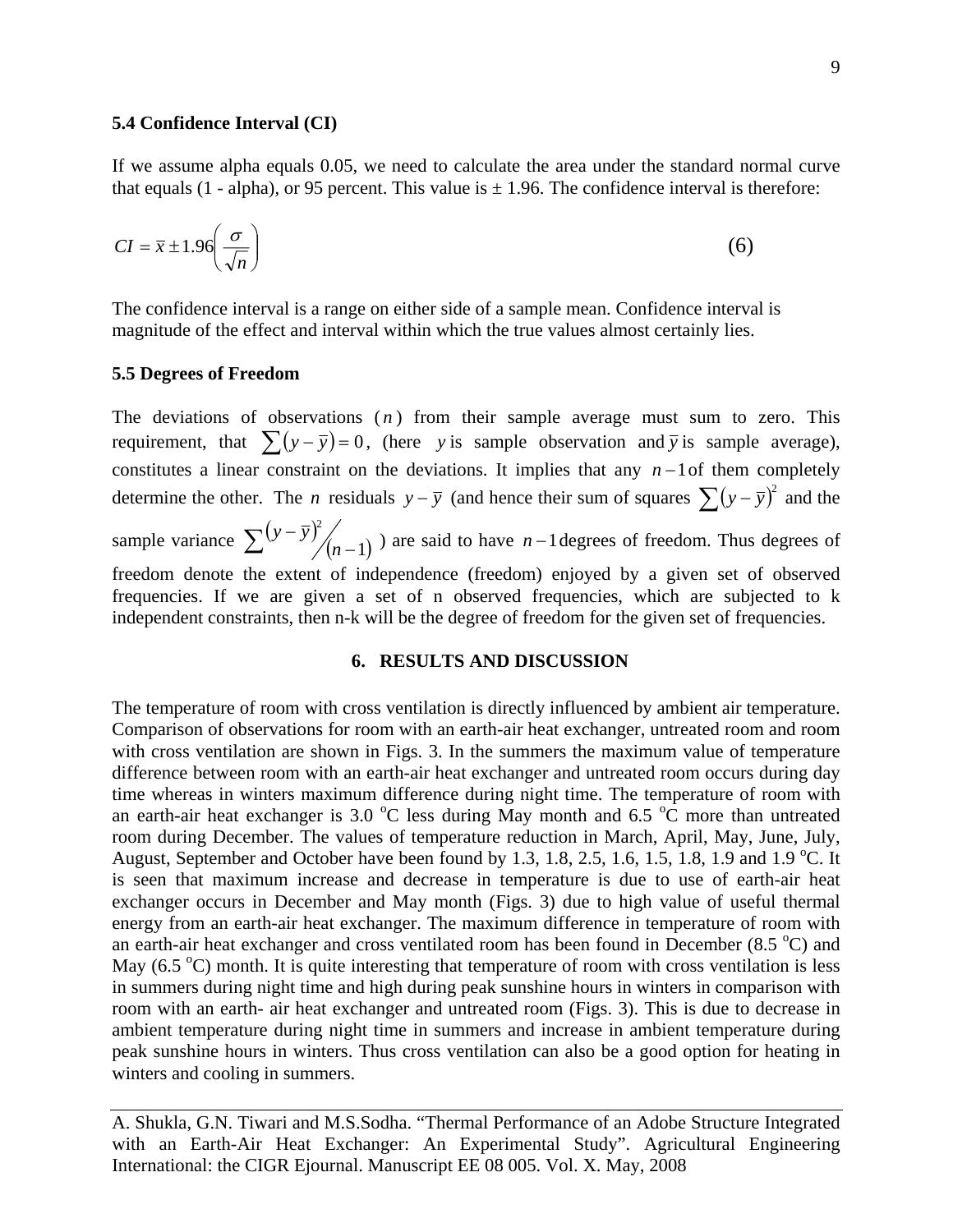Heating/cooling potential of an earth-air heat exchanger (Fig. 4) has been calculated by use of Equation 2. It is seen that heating potential is maximum (411 MJ) in December month where as cooling potential is maximum in May (391 MJ). Detailed statistical analysis has been carried out for the analysis of collected data (Table 4).

| Parameter                | Value     |           |        |             |           |       |  |  |  |
|--------------------------|-----------|-----------|--------|-------------|-----------|-------|--|--|--|
|                          |           | December  |        |             |           |       |  |  |  |
|                          | With EAHE | Untreated | Cross  | With        | Untreated | Cross |  |  |  |
|                          |           |           | vent.  | <b>EAHE</b> |           | vent. |  |  |  |
| Degrees of freedom       |           |           | 23     |             |           |       |  |  |  |
| Significance Level (SL)  | 0.05      | 0.05      | 0.05   | 0.05        | 0.05      | 0.05  |  |  |  |
| Confidence Level (CL)    | 95 %      | 95 %      | $95\%$ | 95 %        | 95 %      | 95 %  |  |  |  |
| Confidence Interval (CI) | 1.0       | 1.16      | 2.7    | 0.34        | 0.36      | 1.23  |  |  |  |
| Experimental uncertainty | 11.9 %    | 15.1 %    | 29.9 % | 3.0 %       | 3.1%      | 10.8% |  |  |  |

Table 4 Statistical analysis



Figure 3a. Hourly variation of experimental temperature for, room with an earth-air heat exchanger, untreated room, room with cross ventilation and ambient temperature for December, 2004.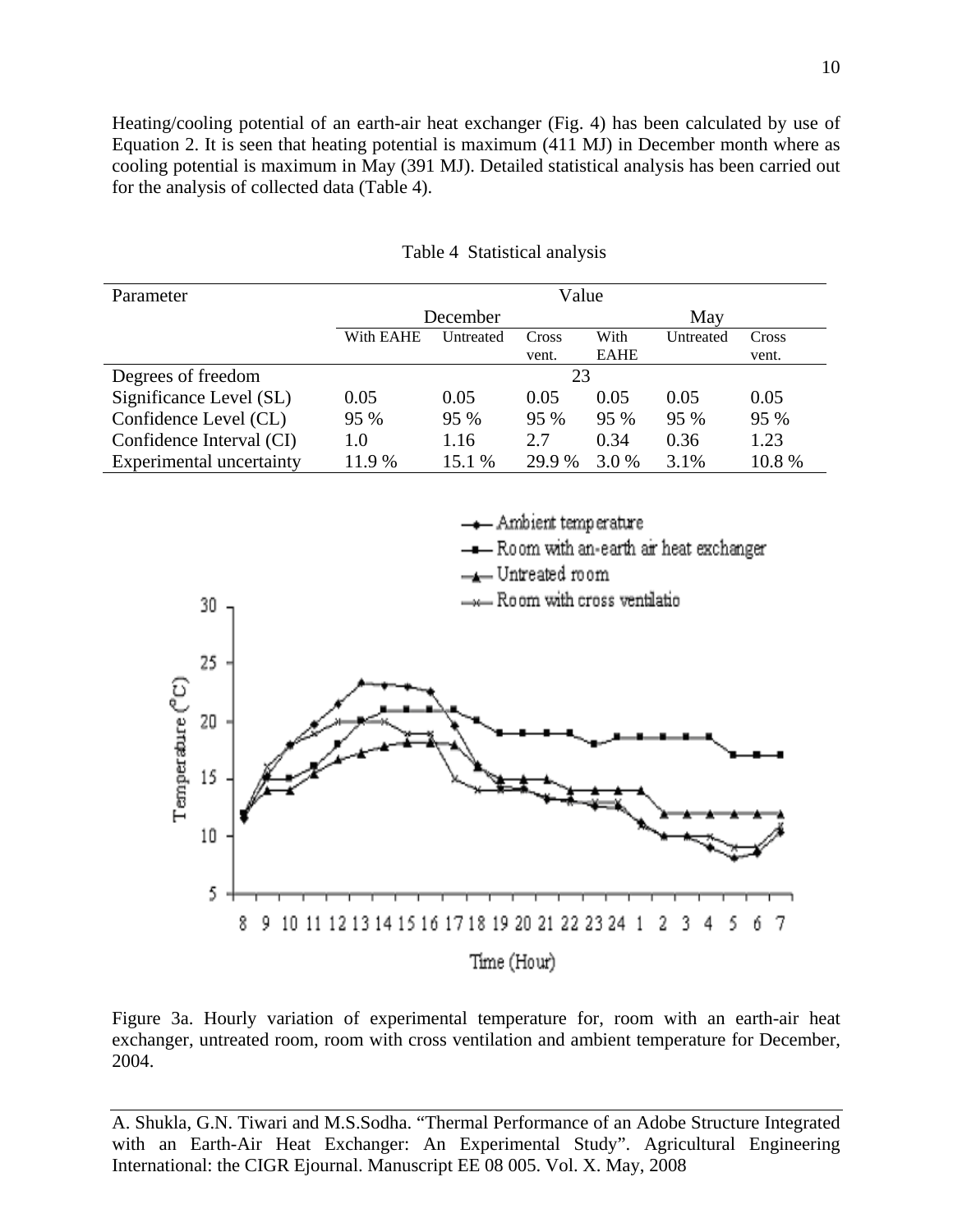

Figure 3b. Hourly variation of experimental temperature for, room with an earth-air heat exchanger, untreated room, room with cross ventilation and ambient temperature for May, 2005.

In the room with an earth-air heat exchanger, for significance level of 0.05 and confidence level of 95.0 %, the value of confidence interval for range of collected experimental data is 1.0 and 0.34 during May and December month respectively. The experimental uncertainty is also in the acceptable range, for room with an earth-air heat exchanger experimental uncertainty for December and May month is 11.9 % and 3.0 % respectively. In the Table 5 the average and maximum/minimum value of temperature for room with an earth-air heat exchanger, room with cross ventilation and untreated room has been given for the year 2004-05. For the room with an earth-air heat exchanger the average temperature during December month is  $18.2 \text{ °C}$ , which is 4.2 °C and 3.6 °C more than average temperature of room with cross ventilation and untreated room. The maximum value of temperature in room with earth-air heat exchanger is 21.0  $^{\circ}$ C. Where this value is 20.0  $\degree$ C and 18.2  $\degree$ C in room with cross ventilation and untreated room. Similarly during summer months the temperature of room with earth-air heat exchanger is less than temperature of room with cross ventilation and untreated room.

A. Shukla, G.N. Tiwari and M.S.Sodha. "Thermal Performance of an Adobe Structure Integrated with an Earth-Air Heat Exchanger: An Experimental Study". Agricultural Engineering International: the CIGR Ejournal. Manuscript EE 08 005. Vol. X. May, 2008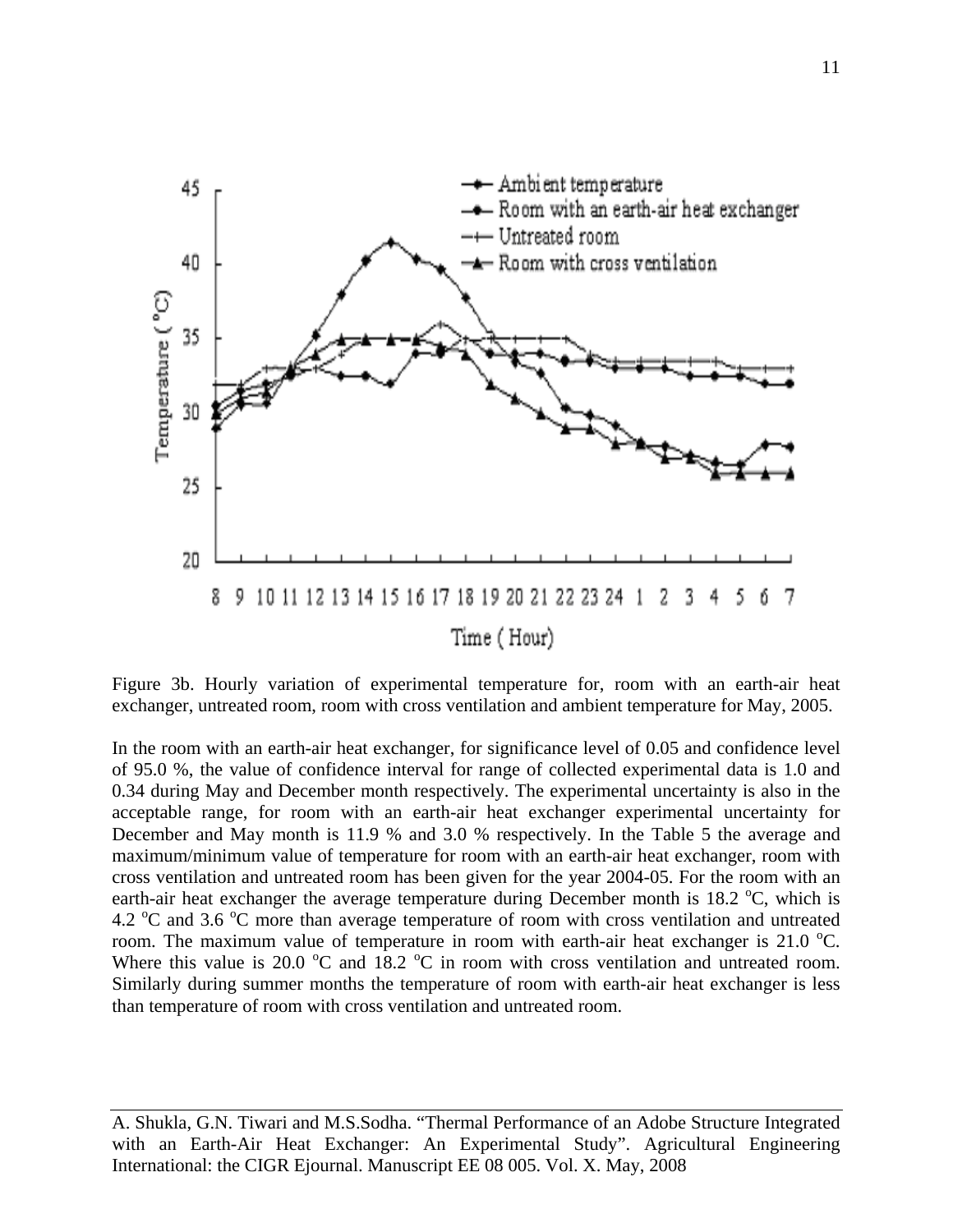

## $\blacksquare$  Heating potential  $\blacksquare$  Cooling potential

Figure 4. Monthly values of heating/cooling potential of an earth-air heat exchanger.

| Table 5. Average, maximum and minimum temperature during June 2004 – May 2005 |  |  |  |
|-------------------------------------------------------------------------------|--|--|--|
|                                                                               |  |  |  |

| Month of the year | Room with an |                                |      |      | Room with                 |      | Ordinary room             |      |      |
|-------------------|--------------|--------------------------------|------|------|---------------------------|------|---------------------------|------|------|
|                   |              | <b>EAHE</b>                    |      |      | ventilation               |      |                           |      |      |
|                   |              | $({}^{\circ}C)$<br>Temperature |      |      | Temperature $(^{\circ}C)$ |      | Temperature $(^{\circ}C)$ |      |      |
|                   | Tav          | Tmax                           | Tmin | Tav  | Tmax                      | Tmin | Tav                       | Tmax | Tmin |
| January           | 16.9         | 18.0                           | 13.5 | 12.8 | 15.5                      | 10.0 | 14.1                      | 15.5 | 12.5 |
| February          | 20.2         | 20.7                           | 17.5 | 17.2 | 20.0                      | 14.0 | 18.6                      | 19.5 | 17.2 |
| March             | 25.4         | 27.0                           | 23.0 | 22.7 | 26.5                      | 19.2 | 25.0                      | 28.0 | 23.0 |
| April             | 31.9         | 32.5                           | 31.0 | 29.0 | 35.0                      | 24.0 | 33.0                      | 34.0 | 31.0 |
| May               | 32.8         | 35.0                           | 30.5 | 30.5 | 35.0                      | 26.0 | 33.9                      | 36.0 | 32.0 |
| June              | 33.2         | 34.8                           | 26.3 | 32.8 | 37.0                      | 28.0 | 34.3                      | 36.0 | 33.0 |
| July              | 31.9         | 33.0                           | 31.0 | 30.3 | 34.0                      | 27.5 | 33.6                      | 34.5 | 32.0 |
| August            | 30.8         | 32.2                           | 29.5 | 30.7 | 32.5                      | 29.2 | 32.1                      | 33.3 | 30.5 |
| September         | 30.0         | 33.0                           | 28.5 | 30.0 | 33.6                      | 28.0 | 30.8                      | 34.2 | 29.0 |
| October           | 28.2         | 29.8                           | 26.0 | 29.0 | 30.5                      | 27.3 | 29.8                      | 30.8 | 27.3 |
| November          | 21.6         | 23.0                           | 19.0 | 18.0 | 21.9                      | 14.5 | 19.6                      | 21.5 | 17.5 |
| December          | 18.2         | 21.0                           | 12.0 | 14.0 | 20.0                      | 09.0 | 14.6                      | 18.2 | 12.0 |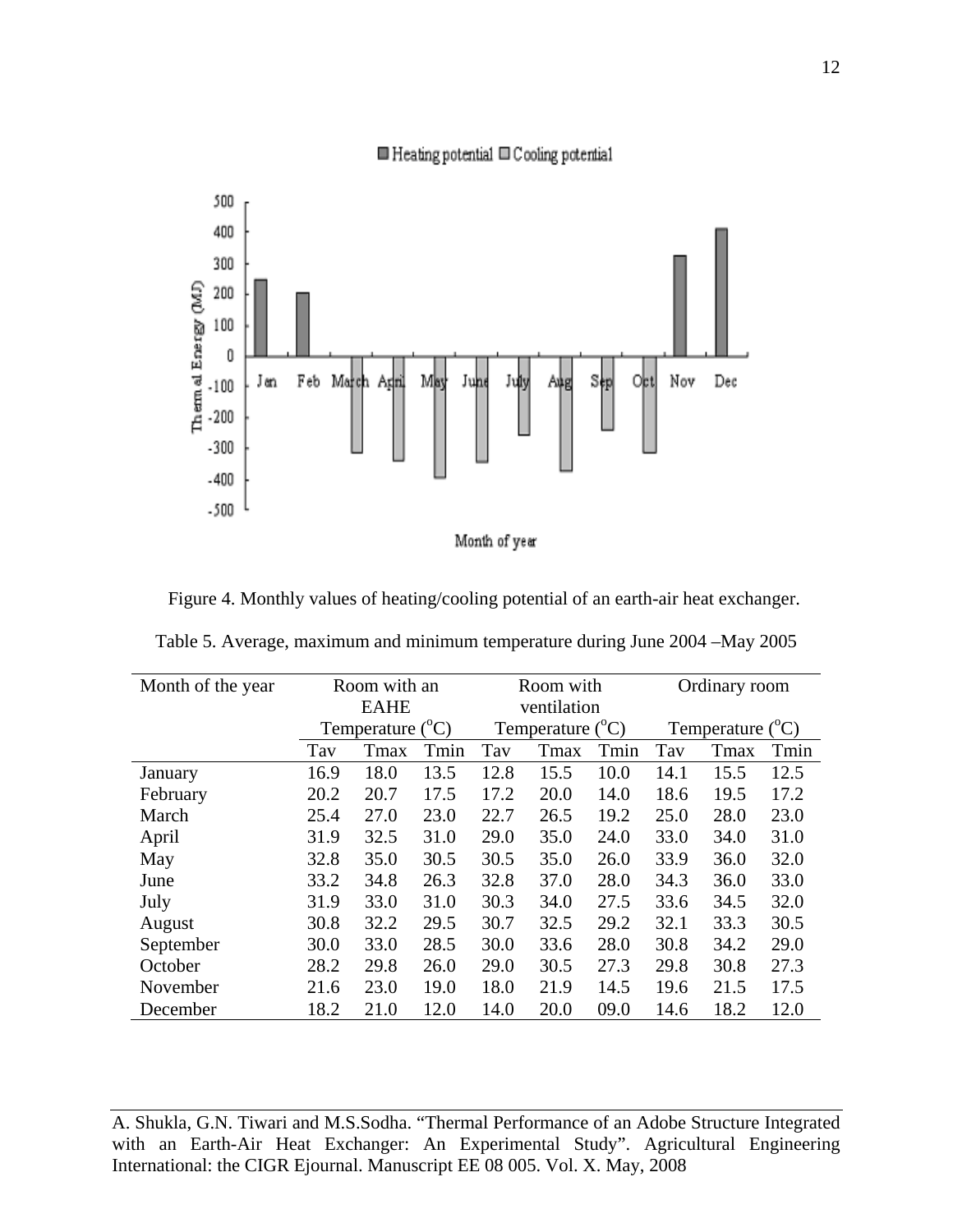#### **7. CONCLUSIONS**

On the basis of present study, following conclusions can be made:

- (i) Use of an earth-air heat exchanger for heating and cooling of passive house is more effective in cold winter and hot summer conditions.
- (ii) Temperature of room with an earth-air heat exchanger increases significantly  $(6.5 °C)$ in comparison with untreated room during December month.
- (iii) During May the temperature of room with earth-air heat exchanger is 3.0  $\degree$ C less than temperature of untreated room due to useful thermal energy input from an earth-air heat exchanger.
- (iv) During off sunshine hours in summers and during peak sunshine hours in winters, temperature of room with cross ventilation is significantly low in comparison with other rooms, so cross ventilation might be good option for heating/cooling of room.

#### **8. REFERENCES**

- Arimilli, R.V., M. Parang and P.R. Surapaneni. 1986. Heat transfer from circular tubes in a semi-infinite medium. *J.Heat Transfer* 108: 703-5.
- Bansal N.K. 1994. A low cost low energy building, Low Cost Housing and Infrastructure. *Indian National Academy of Engineering*; 289-97.
- Bau, H.H. 1984. Convective heat losses from a pipe buried in a semi-infinite porus medium. *Int. J. Heat Mass Transfer* 22: 2047-56.
- Claeson, J. and A. Dunand. 1983. Heat exchange from ground by horizontal pipes. Swedish Council for Building Research. Document D1.
- Deshmukh, M. 1991. Effects of Passive features on comfort conditions in buildings. Ph.D. Thesis, I.I.T.Delhi.
- Fahriye, H.S. 1976. The use of earth covered buildings. In Proc. Conf. on Alternative in Energy Conservation: The use of Earth-Covered buildings, Fort Worth, Texas, Moreland F.(Ed.),: US GPO 038-000-00286-4, 21-26.
- Ghosal, M.K., S. Nayak, G.N. Tiwari and N. Sahoo. 2008. Modeling and experimental study for winter performance of an earth to air heat exchanger: An alternative energy source for greenhouse. *Agricultural Engineering International: the CIGR Ejournal*. Manuscript EE 07012, Vol X.
- Givoni, B. and L. Katz 1985. Earth temperatures and underground buildings. *Energy and Buildings* 8(1): 15-25.
- Jacovides, C.P., G Mihalakakou, M. Santamouris and J.O.Lewis. 1996. On the ground temperature profile for passive cooling applications in buildings. *Solar Energy* 57(3): 167-75.
- Khatry, A.K., M.S. Sodha and M.A.S. Malik. 1978. Periodic variation of ground temperature with depth. *Solar Energy* 20: 425-27.
- Koronakis, P., Y. Kalligeris and M. Santamouris. 1989. The contribution of appropriate energy design strategies and appraisal of a tourist residence complex in Crete. In Proc. Second European Conf. Architecture, Paris, France. EC Publication 365-72.
- Luisa, P.M. and W. Batty. 2006. Thermal behaviour of adobe constructions. *Building and Environment* 41 (12): 1892-1904.

A. Shukla, G.N. Tiwari and M.S.Sodha. "Thermal Performance of an Adobe Structure Integrated with an Earth-Air Heat Exchanger: An Experimental Study". Agricultural Engineering International: the CIGR Ejournal. Manuscript EE 08 005. Vol. X. May, 2008